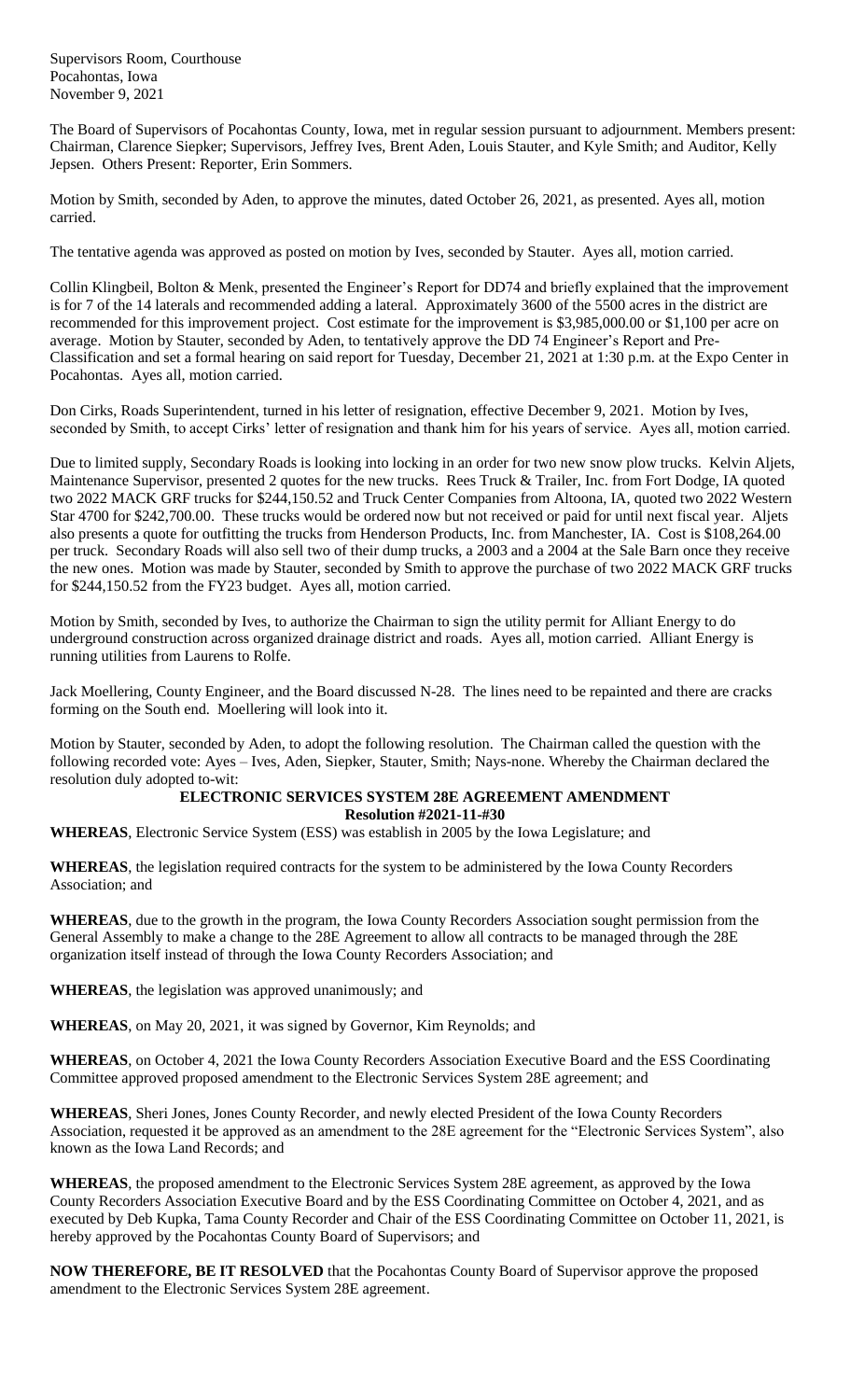Amy Johnson, County Treasurer, advised that the City of Pocahontas requested a tax abatement for 602 5<sup>th</sup> Ave. NW. Motion by Smith, seconded by Stauter, to approve a tax abatement on parcel 07-31-301-007 for the City of Pocahontas, in the amount of \$337.00. Ayes all, motion carried.

Motion by Ives, seconded by Aden, to approve the Recorder's Report of Fees Collected for the month of October. Ayes all, motion carried.

Motion by Stauter, seconded by Aden, to approve allowances, disallowances, and deletions as recommended by the County Assessor for Homestead, Military, and Disabled Veterans Homestead tax credit applications for the 2021 valuation year pursuant to Iowa Code 425.3, 425.15, and 426A.14 and authorize the Chairman to sign a letter for the disallowance of one Homestead Credit. Ayes all, motion carried.

Motion by Ives, seconded by Smith, to approve Change Order #1 for Reaves Buildings for the EMA Building with no changes to cost. Ayes all, motion carried.

Motion by Aden, seconded by Ives, to adopt the following resolution. The Chairman called the question with the following recorded vote: Ayes – Ives, Aden, Siepker, Stauter, Smith; Nays-none. Whereby the Chairman declared the resolution duly adopted to-wit:

## **Temporary County Redistricting Commission**

**Resolution #2021-11-#31**

**WHEREAS**, the United States Department of Commerce conducts the United States Census every ten years; and

**WHEREAS**, Pocahontas County, being a plan "three" supervisor representation, established a Temporary County Redistricting Commission on May 11, 2021; and

**WHEREAS**, on November 3, 2021, a member of the Temporary County Redistricting Committee resigned; and

**WHEREAS**, in accordance with Iowa Code Section 331.210A(1)(d), the Pocahontas County Board of Supervisors shall fill the vacant position by the initial selecting authority within fifteen days after the vacancy; and

**WHEREAS**, the Pocahontas County Board of Supervisors consists of equal representation of political parties; and

**WHEREAS**, upon recommendation from the County Attorney, The Pocahontas County Board of Supervisors agreed to allow each Supervisor to select one member to the Temporary County Redistricting Commission; and

**WHEREAS**, Supervisor Brent Aden appointment resigned; and

**NOW THEREFORE, BE IT RESOLVED** that Supervisor Brent Aden appoints Rita Helmers to the Temporary County Redistricting Commission of Pocahontas County.

Motion by Stauter, seconded by Aden, to adopt the following resolution. The Chairman called the question with the following recorded vote: Ayes – Ives, Aden, Stauter, Smith; Nays-none; Abstain-Siepker. Whereby the Chairman declared the resolution duly adopted to-wit:

### **Temporary County Redistricting Commission Compensation Resolution #2021-11-#32**

**WHEREAS**, the United States Department of Commerce conducts the United States Census every ten years; and

**WHEREAS**, in accordance with Iowa Code Section 331.210A(1)(e), the Pocahontas County Board of Supervisors shall pay a per diem, travel expenses and reimbursement for other necessary expenses incurred in performing their duties; so

**NOW THEREFORE, BE IT RESOLVED**, the Pocahontas County Board of Supervisors agrees to compensate each member of the redistricting commission \$50.00/hour per meeting in addition to \$0.56 per mile to travel to and from meetings.

Motion by Stauter, seconded by Aden, to approve and authorize the Chairman to initial the change to the Amendment to 28E Agreement between Pocahontas County DD 168 and IDALS. Ayes all, motion carried. Change was to the amount allowed for increase construction cost from IDALS from \$1,492,386.00 to \$1,493,135.72.

Motion by Aden, seconded by Ives, to authorize the Chairman to sign the letter to IDALS for pay request #3 in the amount of \$157,534.24. Ayes all, motion carried.

After discussion, a motion was made by Ives, seconded by Aden, to approve the pay estimate from Schoon Tree Service for the removal of 5 trees at the Courthouse, at a cost of \$2,925.00. Ayes all, motion carried.

Motion by Stauter, seconded by Aden, to acknowledge the County Farm's Annual Report. Ayes all, motion carried.

Motion by Stauter, seconded by Aden, to approve Jt. DD 9-13 Br. 3 claim from Pocahontas County Secondary Roads for repairs in the SE Quarter of Section 28, Colfax Township, for \$1,443.82. Ayes all, motion carried.

Motion by Aden, seconded by Ives, to acknowledge receipt of Manure Management Plans: (1) Witzke Finisher Farm-ID# 61741 located in the NW NW, Sec 12, Coon Township, Buena Vista County with Crown Farm Partners III, Inc. as owners and Keith Kratchmer as contact person; (2) Rod Wells Finisher Farm – ID# 62483 located in the SE NE, Sec. 25 Newell Township, Buena Vista County with Timberline Farms, LLC as owners & Keith Kratchmer as contact person; (3) Brandon Kay – ID# 61829 located in the SW SW, Sec. 24 Poland Township, Buena Vista County with Brandon Kay as owner & contact person; and (4) Staiert Finisher – ID# 64121 located in the SW NW, Sec. 5 Colfax Township and Kelsey & Terry Staiert as owner & Twin Lakes Envir. Services, LLC as contact. Ayes all, motion carried.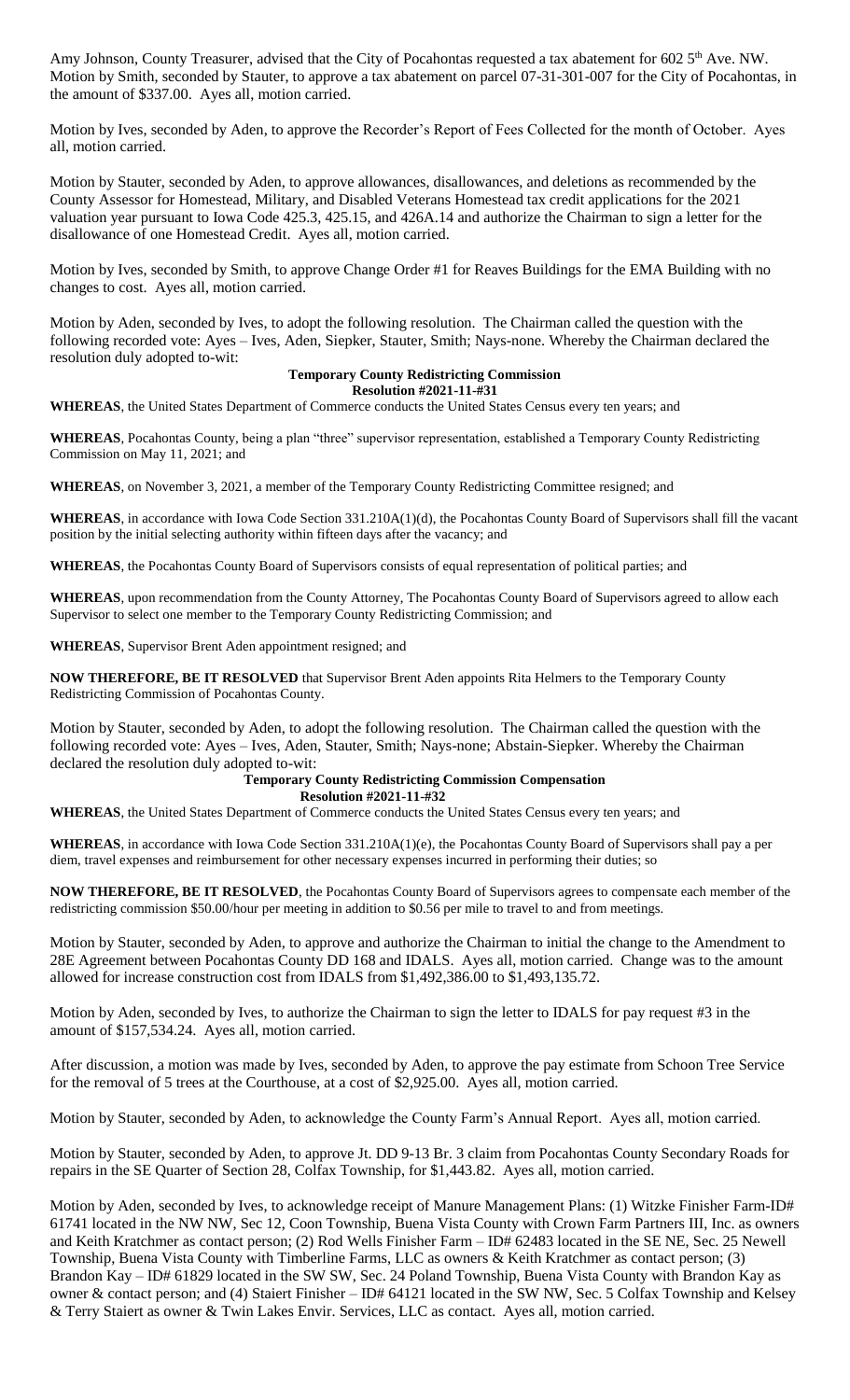|                                            | Motion by Ives, seconded by Smith, to approve the claims as reviewed by the Board. Ayes all, motion carried. The |  |  |  |
|--------------------------------------------|------------------------------------------------------------------------------------------------------------------|--|--|--|
| following claims ware audited and allowed. |                                                                                                                  |  |  |  |

| following claims were audited and allowed:             |                                       |                    |                                       |
|--------------------------------------------------------|---------------------------------------|--------------------|---------------------------------------|
| A & M Laundry<br>Henry Adkins                          | Supplies<br>Ballots                   | 34.75<br>7298.46   | 1<br>$\mathbf{1}$                     |
| Henry Adkins                                           | Equip                                 | 788.20             | $\mathbf{1}$                          |
| Lisa Aljets                                            | Election                              | 182.40             | $\mathbf{1}$                          |
| Alliant Energy                                         | Utilities                             | 36.72              | 1                                     |
| Alpha Wireless                                         | Supplies                              | 1246.25            | 1                                     |
| Amazon Capital Services<br>AP Air Inc                  | Supplies<br>Parts                     | 2073.50<br>882.00  | 10<br>1                               |
| C Archer                                               | Con Board Mil/Emp Ex                  | 92.46              | $\mathbf{1}$                          |
| Arnold Motor                                           | Parts                                 | 855.76             | 1                                     |
| Bennett Recycling                                      | Garbage                               | 300.00             | $\mathbf{1}$                          |
| Blink Marketing, Inc<br>BV Co Journal                  | Ads<br>Minutes                        | 440.76<br>531.27   | 1<br>1                                |
| B.V Co Sheriff                                         | Service                               | 75.00              | $\mathbf{1}$                          |
| Calhoun County Auditor                                 | Supplies                              | 30.50              | $\mathbf{1}$                          |
| Cal Co ECA<br>CDW Government                           | Utilities<br>Equip                    | 10.66<br>3196.56   | $\mathbf{1}$<br>$\mathbf{1}$          |
| CID                                                    | Supplies                              | 1227.70            | 3                                     |
| Century Link                                           | Service                               | 378.03             | $\mathbf{1}$                          |
| City-Pocahontas                                        | Utilities                             | 3577.80            | 5                                     |
| Collision Center of West Bend<br>Counsel               | Repair<br>Lease                       | 6237.14<br>172.29  | $\mathbf{1}$<br>4                     |
| Po Co Sec Rd                                           | Rent                                  | 721.00             | $\mathbf{1}$                          |
| B Dahl                                                 | Mileage                               | 28.62              | $\mathbf{1}$                          |
| Dell Marketing L P c/o Dell US<br>Dollar Gen           | Renewal<br>Supplies                   | 262.96<br>22.25    | $\mathbf{1}$<br>$\mathbf{1}$          |
| Angela Duitsman                                        | Expenses                              | 277.18             | $\mathbf{1}$                          |
| Laura S Erickson                                       | Expenses                              | 160.36             | 2                                     |
| Judy K Essing                                          | Postage                               | 13.70              | $\mathbf{1}$                          |
| Farm & Home<br>Fastlane Motor Parts                    | Supplies<br>Hand Soap/Disp - Misc Sho | 316.65<br>40.00    | $\mathbf{2}^{\prime}$<br>$\mathbf{1}$ |
| City-Fonda                                             | Utilities                             | 128.81             | $\mathbf{1}$                          |
| Foundation Analytical Lab                              | Water Tests                           | 532.40             | $\mathbf{1}$                          |
| Patrick Frank                                          | Well Plug                             | 300.00             | $\mathbf{1}$<br>$\mathbf{1}$          |
| D Gordon<br>T Grau                                     | PEO<br>Expenses                       | 230.58<br>1301.14  | $\mathbf{1}$                          |
| Great American Financial Serv                          | Lease                                 | 300.76             | $\mathbf{1}$                          |
| Gloria Gunderson                                       | Election                              | 187.37             | $\mathbf{1}$                          |
| Elaine Harriman<br>Mark Harvey                         | Election<br>Well Plug                 | 181.29<br>500.00   | $\mathbf{1}$<br>$\mathbf{1}$          |
| Nancy Jean Heathman                                    | Election                              | 161.92             | $\mathbf{1}$                          |
| Dereck A Hebert                                        | Expenses                              | 107.52             | $\mathbf{1}$                          |
| Dereck A Hebert<br>Dereck A Hebert                     | Phone<br>Software                     | 25.00<br>20.00     | $\mathbf{1}$<br>$\mathbf{1}$          |
| Rita Helmers                                           | Election                              | 179.00             | $\mathbf{1}$                          |
| Barbra J Hinners                                       | Postage                               | 10.81              | $\mathbf{1}$                          |
| K Hoffman<br>Holiday Inn                               | Mileage<br>Lodging                    | 19.04<br>199.36    | $\mathbf{1}$<br>1                     |
| Humboldt Newspapers                                    | Ads                                   | 1068.00            | $\mathbf{1}$                          |
| IDDA                                                   | Training                              | 180.00             | 2                                     |
| Iowa Office of the Medical Exa Autopsy<br>IA Workforce | Unemployment                          | 4120.00<br>2572.00 | $\overline{2}$<br>$\mathbf{1}$        |
| <b>IACCVSO</b>                                         | Training                              | 120.00             | $\mathbf{1}$                          |
| IDALS                                                  | Training                              | 15.00              | $\mathbf{1}$                          |
| IDNR Water Supply                                      | Well Permits                          | 325.00             | $\mathbf{1}$                          |
| ILEA<br>IMWCA                                          | Training<br>Worker Comp               | 500.00<br>9363.00  | $\mathbf{1}$<br>$\mathbf{1}$          |
| Insight Public Sector, Inc.                            | Renewals                              | 2861.10            | $\mathbf{1}$                          |
| IA Lakes Elec                                          | Rent                                  | 58.00              | $\mathbf{1}$                          |
| iPrint Technologies<br>ITsavvy LLC                     | Supplies<br>Equip                     | 458.00<br>1080.00  | $\mathbf{1}$<br>$\mathbf{1}$          |
| ITsavvy LLC                                            | Renewals                              | 4494.58            | $\mathbf{1}$                          |
| ITsavvy LLC                                            | Supplies                              | 953.70             | 3                                     |
| Jack's Uniform                                         | Uniform                               | 463.98<br>964.80   | $\mathbf{1}$<br>$\mathbf{1}$          |
| K Jepsen<br>R Jergens                                  | Expenses<br>Expenses                  | 1039.34            | 3                                     |
| R Jergens                                              | Mileage                               | 250.00             | 1                                     |
| R Jergens                                              | Supplies                              | 38.39              | $\mathbf{1}$                          |
| Amy M Johnson<br>Johnston Auto                         | Expenses<br>Supplies                  | 103.04<br>81.27    | $\mathbf{1}$<br>$\mathbf{1}$          |
| Juicebox Interactive                                   | Web Host                              | 230.00             | $\mathbf{1}$                          |
| Klatt Repair                                           | Labor                                 | 21195.00           | $\mathbf{1}$                          |
| M Klocke                                               | Mileage                               | 193.95             | $\mathbf{2}^{\prime}$<br>$\mathbf{1}$ |
| Brooke A Krips<br>J La Velle                           | Mileage<br>PEO                        | 229.88<br>200.86   | $\mathbf{1}$                          |
| Lancaster County Sheriff's Off                         | Service                               | 35.00              | $\mathbf{1}$                          |
| House of Print                                         | Supplies                              | 412.00             | $\mathbf{1}$                          |
| Laurens Municipal<br>Laurens Municipal                 | Line Chg<br>Utilities - Laurens       | 643.26<br>179.68   | $\mathbf{1}$<br>$\mathbf{1}$          |
| Laurens Sun                                            | Minutes                               | 759.58             | $\mathbf{1}$                          |
| M Lenz                                                 | PEO                                   | 139.45             | $\mathbf{1}$                          |
| RELX INC DBA LexisNexis<br>Loffler                     | Service<br>Lease                      | 220.00<br>90.05    | $\mathbf{2}^{\prime}$<br>$\mathbf{1}$ |
| Harlan D Lund                                          | PEO                                   | 198.12             | $\mathbf{1}$                          |
| E Lund                                                 | PEO                                   | 199.56             | $\mathbf{1}$                          |
| M & S Service<br>Judy L Maschino                       | 60W LED Bulbs-Misc Shop<br>PEO        | 67.00<br>138.29    | $\mathbf{1}$<br>$\mathbf{1}$          |
| Mail Servcs                                            | Service                               | 218.01             | $\mathbf{1}$                          |
| Martin Marietta                                        | Granular                              | 47516.12           | $\mathbf{1}$                          |
| R McGriff<br>Maralyn McLaughlin                        | PEO<br>Election                       | 196.38<br>232.56   | $\mathbf{1}$<br>$\mathbf{1}$          |
| Mediacom                                               | Internet                              | 236.90             | $\mathbf{1}$                          |
| Menards                                                | Equip                                 | 373.79             | $\mathbf{1}$                          |
| Merryman Bridge Construction<br>K Metzger              | #2 Supp Abuts 2021 (\$1401<br>Mileage | 45303.66<br>401.80 | $\mathbf{1}$<br>$\mathbf{1}$          |
| Meyer Electric                                         | Repair                                | 1976.08            | $\mathbf{1}$                          |
| MidAmeri Energy                                        | Elec - Gilmore City Shed              | 18.55              | $\mathbf{1}$                          |
| MidAmeri Energy<br>MidAmeri Energy                     | Elec - Varina Shed<br>Electricity     | 64.38<br>101.38    | $\mathbf{1}$<br>$\mathbf{1}$          |
| MidAmeri Energy                                        | Int Lhts-Rural Manson                 | 27.79              | $\mathbf{1}$                          |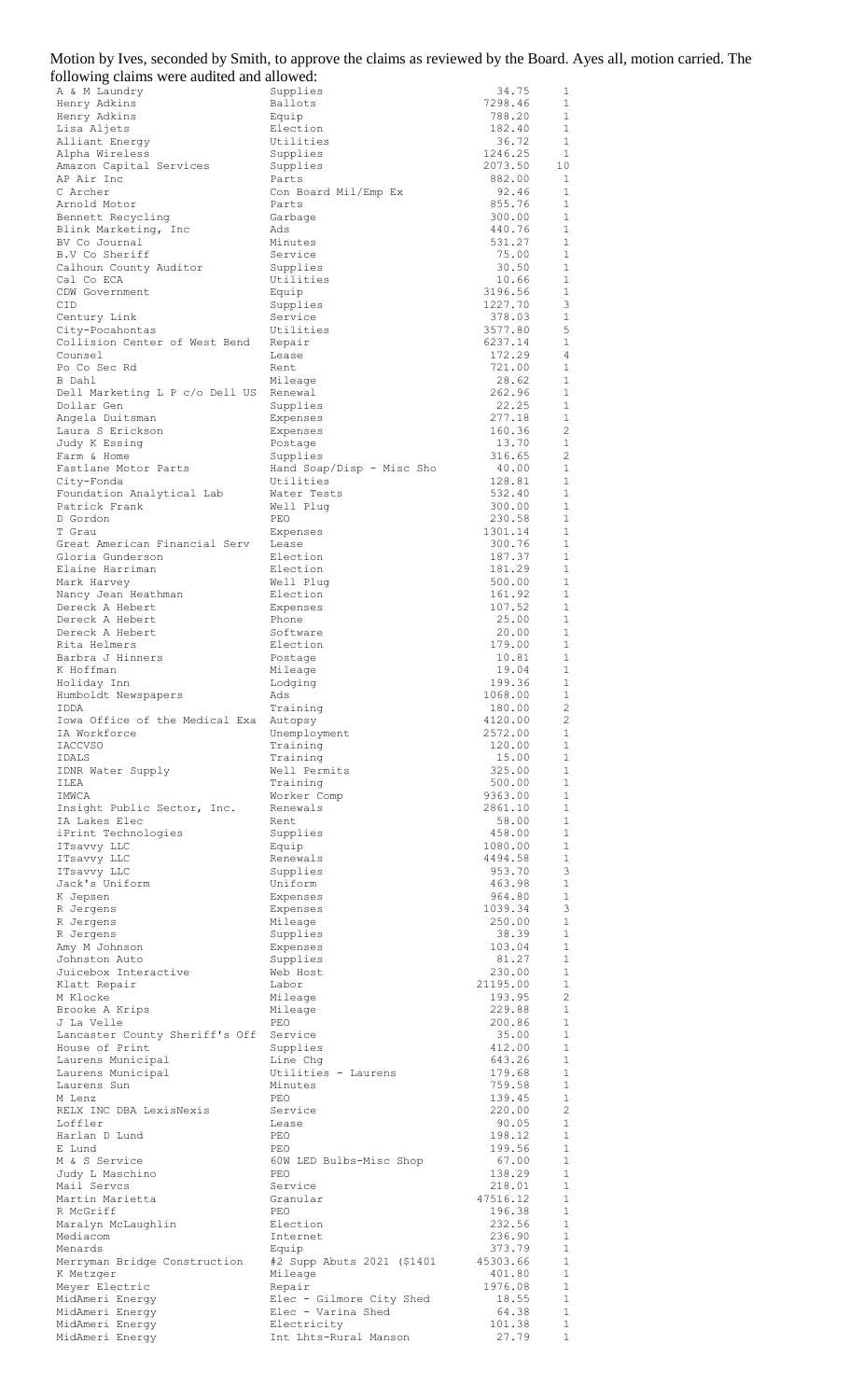| Midwest Wheel                           | Supplies                   | 353.64    | 1              |
|-----------------------------------------|----------------------------|-----------|----------------|
| M Montag                                | Equip                      | 31.97     | $\mathbf{1}$   |
| Murphy Tractor                          | Parts                      | 149.35    | 1              |
| Myron Corp                              | Ads                        | 347.74    | 1              |
| Kayla M Nedved                          | Mileage                    | 88.54     | 1              |
|                                         |                            |           | $\mathbf{1}$   |
| Kayla M Nedved                          | Phone                      | 25.00     |                |
| S Nelson                                | Phone                      | 172.50    | $\mathbf{1}$   |
| Netsmart Technologies                   | Service                    | 12.12     | $\mathbf{1}$   |
| NW Comm                                 | Line Chq                   | 300.00    | $\mathbf{1}$   |
| NW Comm                                 | Service                    | 27.95     | $\mathbf{1}$   |
| NW IA Youth Emerg                       | Shelter Ser                | 5250.00   | 1              |
| Office Elements                         | Equip                      | 230.00    | $\mathbf{1}$   |
| Office Elements                         | Supplies                   | 2363.46   | 4              |
|                                         |                            |           | 1              |
| Page County Sheriff's Office            | Service                    | 30.00     |                |
| City-Palmer                             | Water/Sewer-Palmer Shed    | 96.19     | $\mathbf{1}$   |
| Wendy Panbecker                         | Expenses                   | 261.85    | $\mathbf{1}$   |
| Philips Lifeline                        | Lifeline                   | 370.80    | 1              |
| Pitney Bowes                            | Lease                      | 170.43    | 1              |
| Po Co Aud                               | Supplies                   | 15.00     | 1              |
| Po Co Home Care                         | Aides                      | 4343.50   | $\overline{c}$ |
| Pocahontas Co. IT Department            | Eng Office Phone-Long Dis  | 37.02     | 1              |
|                                         |                            | 142.73    |                |
| Pocahontas Co. IT Department            | Phone Internet             |           | 1              |
| Poca Fiber                              | Phone Internet             | 1646.41   | 3              |
| Poca Ford                               | Lamp Assemb $-$ #66        | 16.23     | $\mathbf{1}$   |
| Positive Promo Inc                      | Supplies                   | 219.45    | 1              |
| PRI Management Group                    | Training                   | 149.00    | $\mathbf{1}$   |
| Pro Co-Op                               | Fuel                       | 176.77    | $\mathbf{1}$   |
| RAM Systems                             | Service                    | 565.00    | $\mathbf{1}$   |
|                                         |                            |           | 1              |
| Reaves Buildings Component Mfg Building |                            | 40097.40  |                |
| Record Dem                              | Ads                        | 2455.25   | 1              |
| Record Dem                              | Minutes                    | 759.27    | 1              |
| Record Dem                              | Notice                     | 179.84    | 1              |
| Republic Companies                      | Dbl Head Rivet-#100        | 105.20    | 1              |
| Richardson's Serv                       | Service                    | 64.74     | 1              |
| Rubel/Gonnerman Const                   | Concrete                   | 69180.00  | 1              |
| Linda Saunders                          | PEO                        | 181.29    | 1              |
|                                         | PEO                        |           | 1              |
| Connie Schachtner                       |                            | 181.28    |                |
| Seiler App                              | Maint                      | 95.00     | 1              |
| J Shimon                                | PEO                        | 122.62    | $\mathbf{1}$   |
| Solutions Inc                           | Service                    | 512.90    | 1              |
| St Louis University Forensic C          | Training                   | 200.00    | 1              |
| Stratford Gravel, Inc                   | Materials-Sand 2281T@\$6/t | 13686.06  | $\mathbf{1}$   |
| Streicher's                             | Supplies                   | 497.90    | $\mathbf{1}$   |
| Shelley Stumpf                          | Training                   | 450.00    | 1              |
| Surplus Center                          |                            | 26.59     | $\mathbf{1}$   |
|                                         | Supplies                   |           |                |
| K Swanson                               | PEO                        | 189.00    | 1              |
| Ten Pt Const                            | Services                   | 270401.70 | $\mathbf{1}$   |
| T Reuters-West                          | Service                    | 149.90    | 1              |
| Donald P Trexel                         | Mileage                    | 163.80    | $\overline{c}$ |
| Kathleen M Veit                         | ${\tt PEO}$                | 148.42    | 1              |
| Tom Veit                                | PEO                        | 183.52    | $\mathbf{1}$   |
| Nathanial J Vento                       | Mileage                    | 461.44    | $\mathbf{1}$   |
| Verizon                                 | Hot Spot                   | 685.66    | 2              |
| Verizon                                 |                            |           |                |
|                                         | Phone                      | 623.24    | 1              |
| R Vosberg                               | Postage                    | 58.00     | $\mathbf{1}$   |
| Wells Fargo Financial Leasing           | Lease                      | 89.00     | 1              |
| Wessels Oil Co Inc                      | Dust Control               | 1600.00   | $\mathbf{1}$   |
| Wessels Oil Co Inc                      | LP Gas                     | 1224.00   | $\mathbf{1}$   |
| Western Ins                             | Insurance                  | 1349.00   | $\mathbf{1}$   |
| Emily A Williams                        | Expenses                   | 111.01    | $\mathbf{1}$   |
| Sherry Williams                         | PEO                        | 186.68    | $\mathbf{1}$   |
|                                         |                            | 264.26    | 2              |
| Windstream                              | Line Chq                   |           |                |
| Woods                                   | Supplies                   | 34.20     | $\mathbf{1}$   |
| Ziegler                                 | Supplies                   | 2.79      | 1              |
| Zuetlau Seeding                         | Service                    | 900.00    | $\mathbf{1}$   |
| Grand Total                             |                            | 614017.82 |                |

Weekly meetings: Ives – Solid Waste meeting. Economic Development budget meeting and Solid Waste concerns; Aden – Solid Waste meeting and Economic Development budget meeting; Siepker – Upper Des Moines, Pocahontas County Housing Committee concerns, and EMS concerns; and Stauter– Solid Waste concerns and farm driveway concerns.

The Board canvassed and filed with the Commissioner of Elections the Abstract of Votes for the 2021 City/School Election for races only in Pocahontas County, declaring the following duly elected. The votes were as follows:

| <b>FONDA</b>    |                           | <b>HAVELOCK-</b><br>continued |                                      |
|-----------------|---------------------------|-------------------------------|--------------------------------------|
| Mayor           | Donald Wolf-65            |                               | Write-in Judy Krips-7                |
|                 | Scattering-7              |                               | Scattering-9                         |
| Winner:         | Donald Wolf               | Winners:                      | Tina Jehle, Joseph Smith, Judy Krips |
| Council (2)     | Logan Duane Nehman-10     | Council-Vacancy (1)           | Alan Hubbell-18                      |
|                 | Janelle Block-25          |                               | Scattering-1                         |
|                 | Brian Larsen-75           | Winner:                       | Alan Hubbell                         |
|                 | Cory Walker-60            | <b>LAURENS</b>                |                                      |
|                 | Scattering-0              | Council (2)                   | Elsa Jean Swanson-93                 |
| Winners:        | Brian Larsen, Cory Walker |                               | John Jamison-108                     |
| <b>HAVELOCK</b> |                           |                               | Scattering-8                         |
| Mayor           | Duane Stearns-13          | Winners:                      | Elsa Jean Swanson, John Jamison      |
|                 | Scattering-6              | Council-Vacancy (1)           | Loren Booth-107                      |
| Winner:         | Duane Stearns             |                               | Scattering-2                         |
| Council (3)     | Tina Jehle-13             | Winner:                       | Loren Booth                          |
|                 | Joseph Smith-17           |                               |                                      |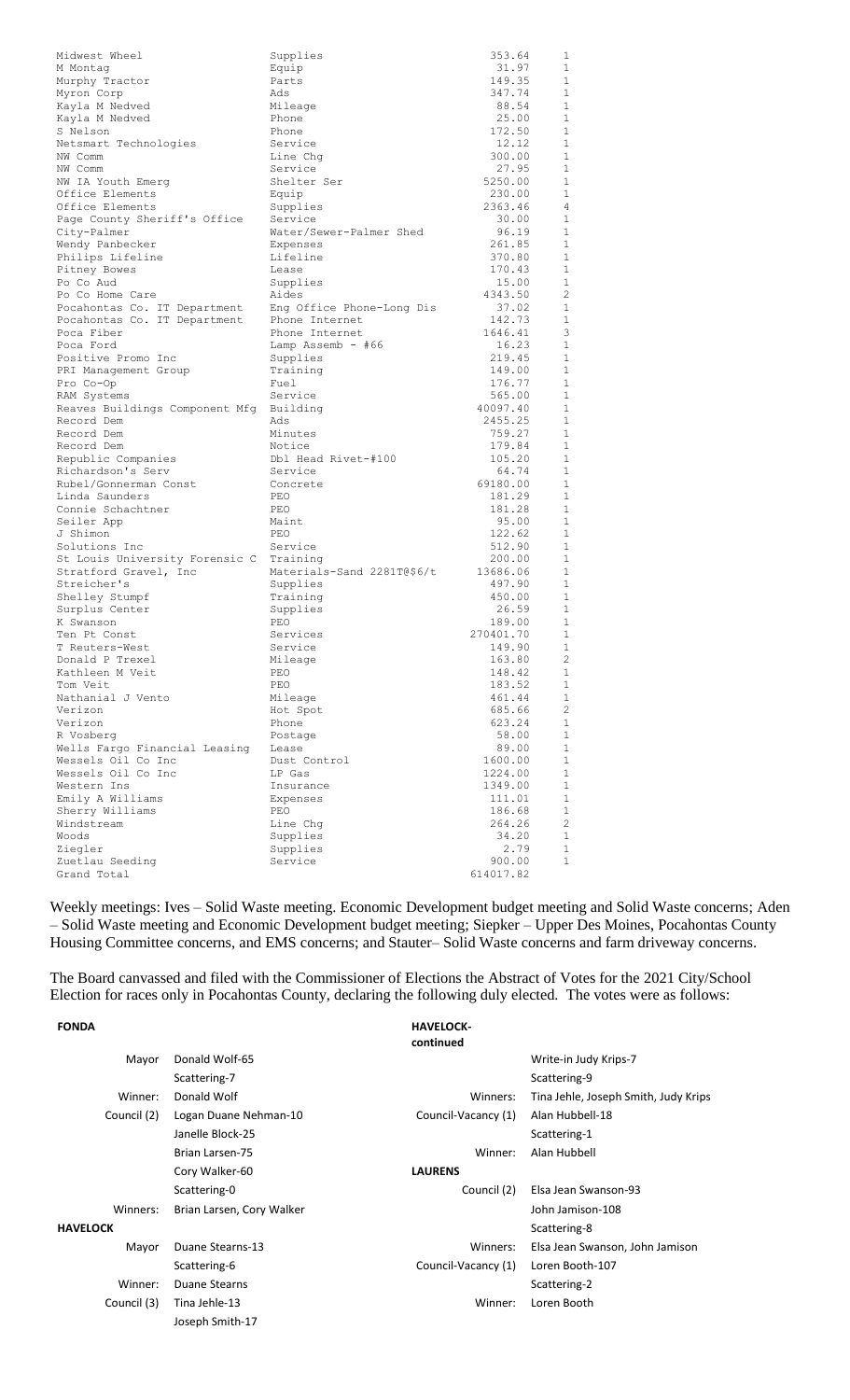| <b>PALMER</b>     |                                                 | <b>POCAHONTAS</b> |                                                |
|-------------------|-------------------------------------------------|-------------------|------------------------------------------------|
| Mayor             | Robert Rosenboom-22                             | (Cont.)           |                                                |
|                   | Scattering-0                                    | Hospital (2)      | Jody L. Lyon-261                               |
| Winner:           | Robert Rosenboom                                |                   | Gregg White-206                                |
| Council (3)       | Bette Warnke-21                                 |                   | Scattering-3                                   |
|                   | Melinda Habben-22                               | Winners:          | Jody L. Lyon, Gregg White                      |
|                   | Marvin G. Alig-22                               | <b>ROLFE</b>      |                                                |
|                   | Scattering-1                                    | Mayor             | Jim Pentico-77                                 |
| Winners:          | Bette Warnke, Melinda<br>Habben, Marvin G. Alig |                   | Alan Kuchenreuther-58                          |
| <b>PLOVER</b>     |                                                 |                   | Scattering-2                                   |
| Mayor             | Kirk Hubbell-8                                  | Winner:           | Jim Pentico                                    |
|                   | Scattering-0                                    | Council (3)       | Dave Sandvig-55                                |
| Winner:           | Kirk Hubbell                                    |                   | Rob Jackson-30                                 |
| Council (2)       | Jacob Point-8                                   |                   | Diana Sandvig-52                               |
|                   | Randall Lauderback-8                            |                   | Dan V. Allen-63                                |
|                   | Scattering-0                                    |                   | Joshua Robertson-58                            |
| Winner:           | Jacob Point, Randall Lauderback                 |                   | Allan L. Minkler-65                            |
| <b>POCAHONTAS</b> |                                                 |                   | Write-in Connie Dewey-63                       |
| Mayor             | Jada Hallberg-258                               |                   | Scattering-6                                   |
|                   | Scattering-5                                    | Winners:          | Dan V. Allen, Allan L. Minkler, Connie Dewey   |
| Winner:           | Jada Hallberg                                   | <b>VARINA</b>     |                                                |
| Council (3)       | Dean Zuetlau-211                                | Mayor             | Richard Farrell-9                              |
|                   | Jonathan Rittgers-223                           |                   | Scattering-0                                   |
|                   | Tom Ries-221                                    | Winner:           | <b>Richard Farrell-9</b>                       |
|                   | Heather Hull-127                                | Council (3)       | Rodney Falline-9                               |
|                   | Scattering-2                                    |                   | Chris Archer-8                                 |
| Winners:          | Dean Zuetlau, Jonathan Rittgers, Tom Ries       |                   | Richard Kollbaum-9                             |
|                   |                                                 |                   | Scattering-0                                   |
|                   |                                                 | Winners:          | Rodney Falline, Chris Archer, Richard Kollbaum |

Next, the Board canvassed and filed with the Commissioner of Elections the Abstract of Votes for races that were in more than one county. The vote totals were forwarded on to the Control Counties to be used in the Second Tier Canvass. The votes were as follows:

| <b>GILMORE CITY</b>          |                             | <b>MANSON/NW</b><br><b>WEBSTER</b> |                           |
|------------------------------|-----------------------------|------------------------------------|---------------------------|
| Mayor                        | Landon Bailey-32            | At Large (1)                       | Dan Oswald-17             |
|                              | Bruce D. Torkelson-12       |                                    | Scattering-0              |
|                              | Scattering-0                | District 1(1)                      | James V. Stubbs-18        |
| Council (2)                  | Tom Cavanaugh-32            |                                    | Scattering-0              |
|                              | Lavonne Hoover-29           | District 2 (1)                     | Jan Nelson-15             |
|                              | Irina Jacobs-22             |                                    | Patrick J. Fitzgerald-4   |
|                              | Scattering-0                |                                    | Scattering-0              |
| <b>ALBERT CITY/TRUESDALE</b> |                             | <b>NEWELL/FONDA</b>                |                           |
| At Large (3)                 | Kayla McCarthy-1            | District 1 (1)                     | John Sievers-89           |
|                              | Jennifer Holt-1             |                                    | Scattering-1              |
|                              | Kyle Swenson-1              | District 2 (1)                     | Chris A. Mercer-97        |
|                              | Scattering-0                |                                    | Scattering-0              |
| <b>GILMORE CITY/BRADGATE</b> |                             | <b>POCAHONTAS AREA</b>             |                           |
| At Large (2)                 | Marsha Habben-45            | At Large (1)                       | Chris Janssen-264         |
|                              | Mitch Nielsen-39            |                                    | Randy Barnhardt-213       |
|                              | Scattering-0                |                                    | Troy Lenz-105             |
| At Large-Vacamcy (1)         | Logan Peters-45             |                                    | Scattering-1              |
|                              | Scattering-0                | District 1(1)                      | Nick Lenz-348             |
| LAURENS/MARATHON             |                             |                                    | Dustin Thompson-207       |
| At Large(2)                  | Laura Todd-65               |                                    | Scattering-1              |
|                              | Benjamin Zylstra-83         | District 2 (1)                     | Sherre Johnson-229        |
|                              | Charles J. Harrold-83       |                                    | Michael Crosgrove-<br>337 |
|                              | Scattering-1                |                                    | Scattering-3              |
| At Large-Vacancy (1)         | Write-in Benjamin Zylstra-9 |                                    |                           |
|                              | Scattering-19               |                                    |                           |